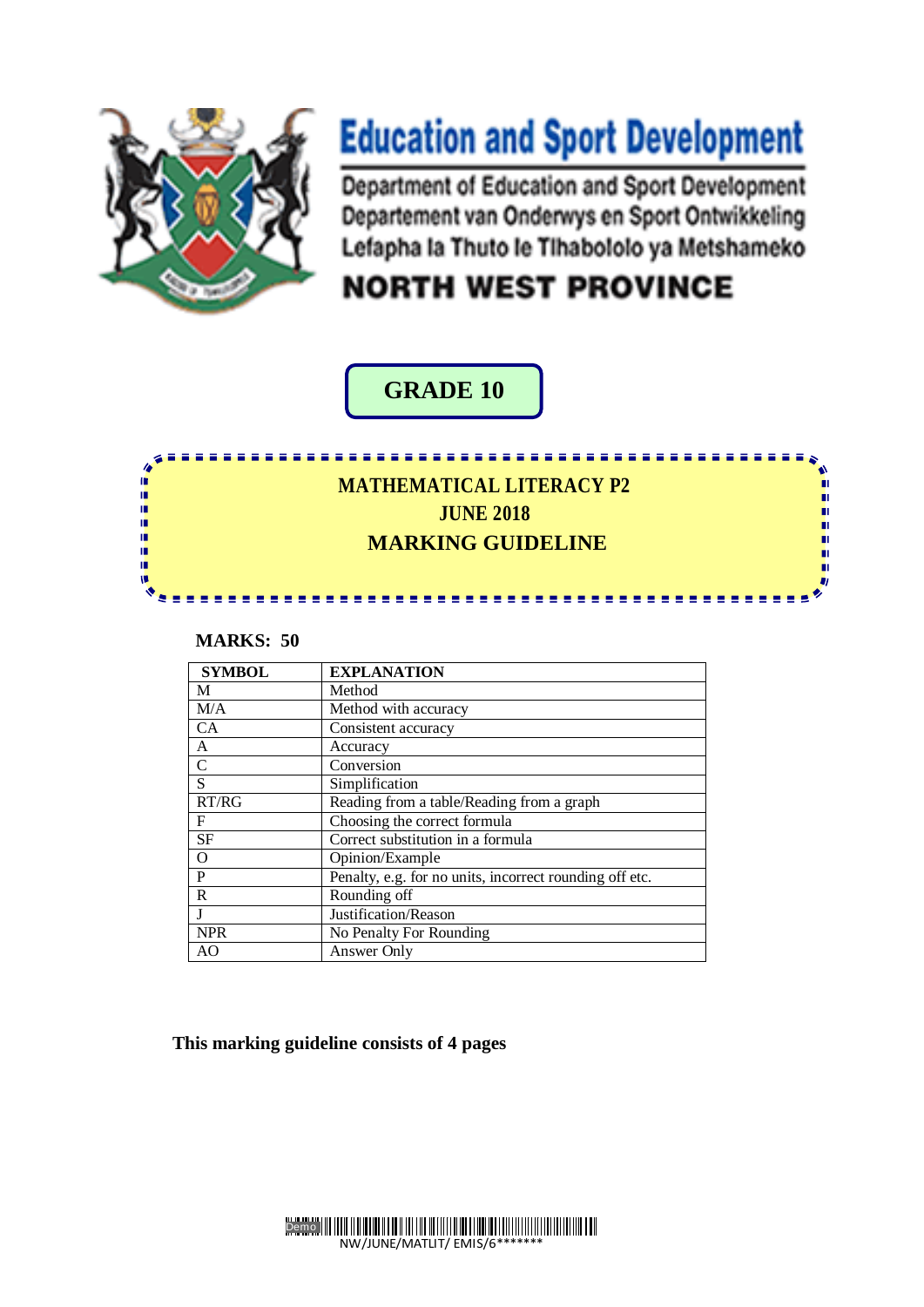| <b>Oues 1</b>  | <b>Solution</b>                                                                                                                                                                                                                    | <b>Explanation</b>                                                                                          | <b>Level</b>        |
|----------------|------------------------------------------------------------------------------------------------------------------------------------------------------------------------------------------------------------------------------------|-------------------------------------------------------------------------------------------------------------|---------------------|
| 1.1.1          | $A=R32 100 + R3 000 \checkmark$                                                                                                                                                                                                    | 1addition                                                                                                   | $\overline{2}$      |
|                | $=$ R35 100 $\checkmark$                                                                                                                                                                                                           | 1answer<br>(2)                                                                                              |                     |
| 1.1.2<br>1.1.3 | Savings = $15\% \times R35\,100\checkmark$<br>$=$ R5 265 $\checkmark$<br>Value of B = R8 000 + R1 650+ R645+ R525+<br>$R500 + R2000 + R570 + R2000 + R1200 +$<br>R5 $265\sqrt{ }$ = R22 355 $\sqrt{ }$<br>Salary before increment: | 1M multiplying by 15%<br>1Answer<br>1M addition for all values<br>1CA answer<br>(4)<br>1M multiplication by | $\overline{2}$<br>3 |
|                | $=$ 32 100 $\times \frac{100}{100}$ $\checkmark$<br>106,8<br>3210000<br>$=$<br>106,8<br>$=$ R30 056,18 $\checkmark$<br><b>OR</b><br>32 $100 \div 1,068 \checkmark$<br>$=$ R30 056,18 $\checkmark$                                  | correct fraction<br>1answer<br>1M division<br>1answer                                                       |                     |
| 1.1.4          | They must change their budget and do it according<br>to affordability. $\checkmark\checkmark$<br><b>OR</b><br>They must differentiate between needs and wants.<br>$\checkmark$<br>Any other relevant answer.                       | (2)<br>20 Reason<br>(2)                                                                                     | $\overline{4}$      |
| 1.2            | Arrival Time = $07:10 - 06:30\checkmark$<br>$= 40$ min $\checkmark$                                                                                                                                                                | 1Subtraction<br>(2)<br>1answer                                                                              | $\overline{2}$      |
|                |                                                                                                                                                                                                                                    | $[12]$                                                                                                      |                     |

| Ques2 | <b>Explanation</b>                                                | <b>Explanation</b>         | <b>Level</b>   |
|-------|-------------------------------------------------------------------|----------------------------|----------------|
| 2.1.1 | Delivery cost = R100 $\checkmark$ + R1,50 $\times$ n $\checkmark$ | 1A R100                    | $\overline{2}$ |
|       |                                                                   | 1A R1,50 $\times$ n<br>(2) |                |
| 2.1.2 | Total costs for delivery = $100 + 414 \times 1,50 \checkmark$     | 1SF substitution           |                |
|       | $= R721,00 \checkmark$                                            | 1CA answer<br>(2)          | 2              |
| 2.1.3 | Total cost of petrol= $R14,55 + R0,43$                            | 1M for addition            |                |
|       | = R14,98 $\checkmark$                                             | 1A new amount              |                |
|       | = R14,98 $\times$ 65 $\checkmark$<br>He will pay                  | 1M multiplication          | 3              |
|       | = R973,70 $\checkmark$                                            | 1answer<br>(4)             |                |
| 2.2   | Area of the Parcel = length $\times$ breath                       | 1SF substitution           |                |
|       | $= 130$ cm $\times$ 80 cm $\checkmark$                            | 1answer                    | 2              |
|       | $= 5400 \text{ cm}^2$                                             | (2)                        |                |
|       |                                                                   | [10]                       |                |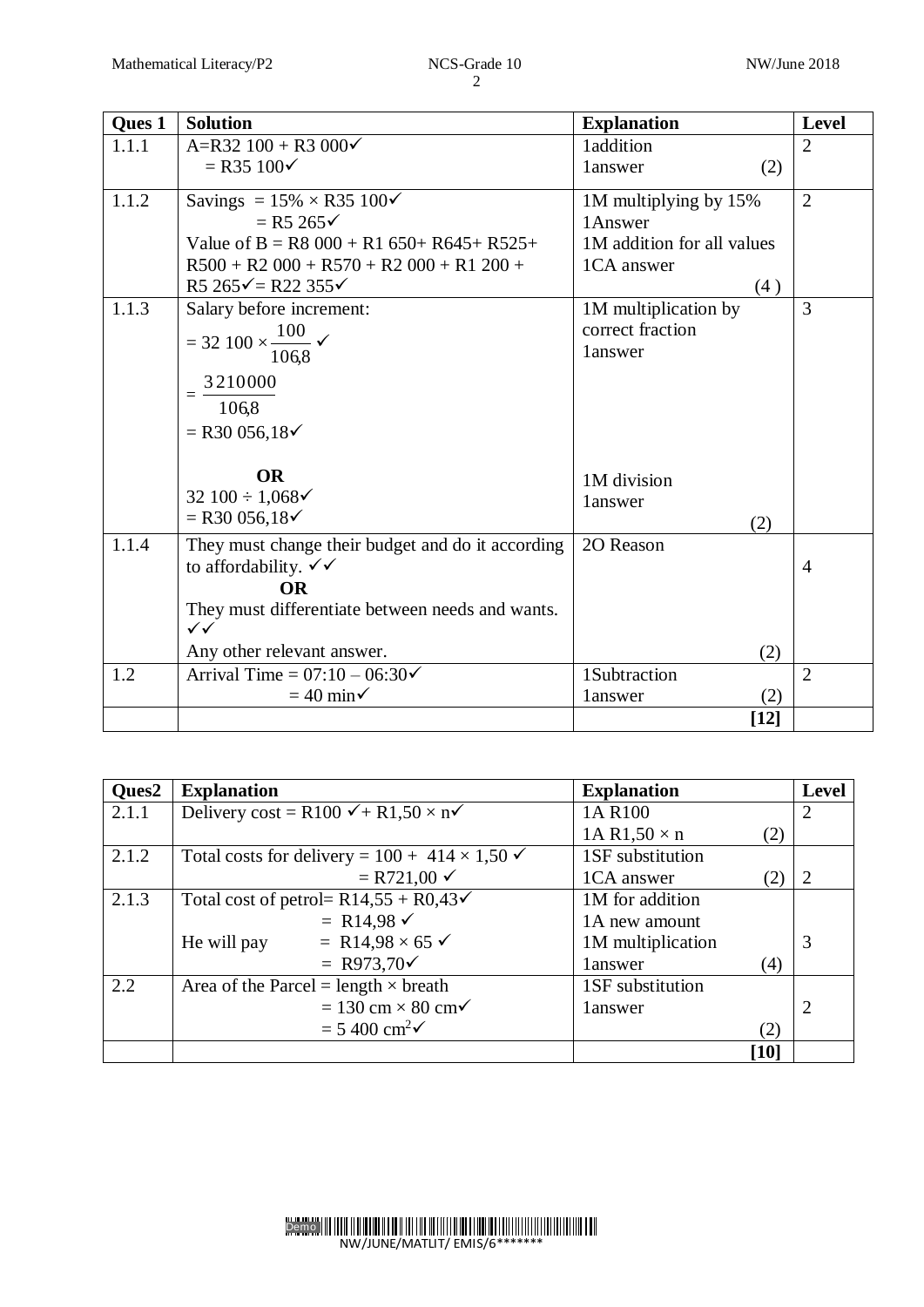| Ques3 | <b>Explanation</b>                                                           | <b>Explanation</b>       | Level          |
|-------|------------------------------------------------------------------------------|--------------------------|----------------|
| 3.1   | Guest to invite = $112\sqrt{-2}$                                             | 1RT number of seats      | $\overline{2}$ |
|       | $= 110$ guests $\checkmark$                                                  | 1M of subtraction        |                |
|       |                                                                              | 1CA number of guests (3) |                |
| 3.2   | For easy movement $\checkmark\checkmark$                                     | 2O Reason                | $\overline{4}$ |
|       | <b>OR</b>                                                                    |                          |                |
|       | Uncomfortable to sit on the short side $\checkmark$                          |                          |                |
|       | Any other relevant answer                                                    | (2)                      |                |
| 3.3   | Walk pass the dance floor, pass the podium and                               | 1A Pass the dance floor  | $\overline{4}$ |
|       | turn left. $\checkmark$                                                      | 1A Direction<br>(2)      |                |
|       | <b>OR</b>                                                                    |                          |                |
|       | Any other relevant answer                                                    |                          |                |
| 3.4   | Floor Area for hall = length $\times$ width                                  | <b>1SF Substitution</b>  | 3              |
|       | $= 15.5$ m $\times$ 9 m $\checkmark$                                         | 1CA Floor Area           |                |
|       | =139,5 m <sup>2</sup> $\checkmark$                                           |                          |                |
|       | Area of Dance floor = $\frac{1}{3} \times 139.5$ m <sup>2</sup> $\checkmark$ | <b>1SF Substitution</b>  |                |
|       |                                                                              | 1CA Area of dance floor  |                |
|       | $= 46.5 \text{ m}^2\checkmark$                                               | (4)                      |                |
| 3.5   | VAT amount = R1349 $\times \frac{14}{11}$ $\checkmark$                       | 1M multiplying           |                |
|       | 114                                                                          | 1A answer                | $\overline{2}$ |
|       | $= R165,67 \checkmark$                                                       |                          |                |
|       |                                                                              |                          |                |
|       | <b>OR</b>                                                                    |                          |                |
|       |                                                                              |                          |                |
|       |                                                                              |                          |                |
|       | Price Excluding VAT = $\frac{R1349}{1,14}$                                   |                          |                |
|       | $= R1 183,33 \checkmark$                                                     | 1A price Excluding VAT   |                |
|       | VAT amount = $R1$ 349 – $R1$ 183,33                                          | 1A VAT amount            |                |
|       | $=$ R 165,67 $\checkmark$                                                    |                          |                |
|       |                                                                              | $[13]$                   |                |

| Ques4 | <b>Calculations</b>                             | <b>Explanation</b>    | Level          |
|-------|-------------------------------------------------|-----------------------|----------------|
| 4.1   | $1 \text{ mm} = 50 \text{ mm}$                  | 1M multiplying        | 3              |
|       | Then 370 mm $\times$ 50 = 18 50 mm $\checkmark$ | 1Conversion           |                |
|       | 18 500 mm /1 000 $\checkmark$                   | 1A                    |                |
|       | $= 18,5m2$                                      | (3)                   |                |
| 4.2.1 | $28:36\checkmark$                               | 1M-ratio              | $\overline{2}$ |
|       | 14:28                                           | 1A in simplified form |                |
|       | $7:9\check{$                                    | (2)                   |                |
| 4.2.2 | $28 + 36 = 64$                                  | 1M addition of ratios | 3              |
|       | Mpho: $1\,280 \times 28 \div 64$                | 1M multiplication     |                |
|       | $35840 \div 64$                                 | 1A answer for Mpho    |                |
|       | $R560,00 \checkmark$                            | 1A answer for Tebogo  |                |
|       | Tebogo: $1\,280\times 36:64$                    |                       |                |
|       | $46080 \div 64$                                 |                       |                |
|       | R720,00√                                        | (4)                   |                |
|       |                                                 |                       |                |
|       |                                                 |                       |                |
|       |                                                 |                       |                |